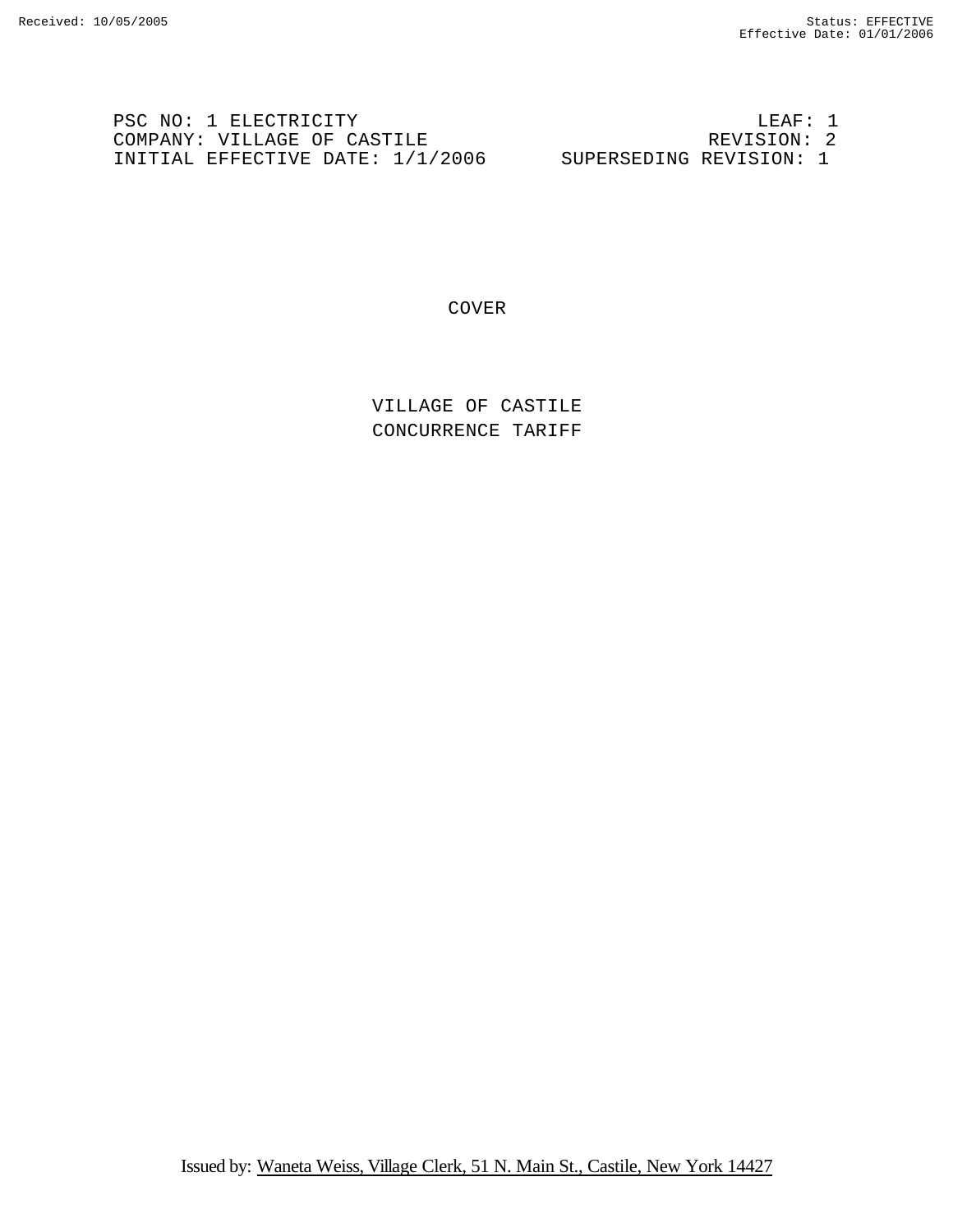PSC NO: 1 ELECTRICITY LEAF: 2 COMPANY: VILLAGE OF CASTILE INITIAL EFFECTIVE DATE: 1/1/2006 SUPERSEDING REVISION: 1

## TABLE OF CONTENTS

LEAF No. I. GENERAL INFORMATION A.CONCURRENCE 3 B.TERRITORY TO WHICH SCHEDULE APPLIES 3 II. SERVICE CLASSIFICATION NO. 1 4 Residential III. SERVICE CLASSIFICATION NO. 2 6 General Service - Non-demand Metered IV. SERVICE CLASSIFICATION NO. 3 8 General Service - Demand Metered V. SERVICE CLASSIFICATION NO. 4 10 Private Outdoor Lighting VI. SERVICE CLASSIFICATION NO. 5 12 Street Lighting VII. CHARGES A.RECONNECTION CHARGE 13 B. INSUFFICIENT FUNDS CHECK CHARGE 13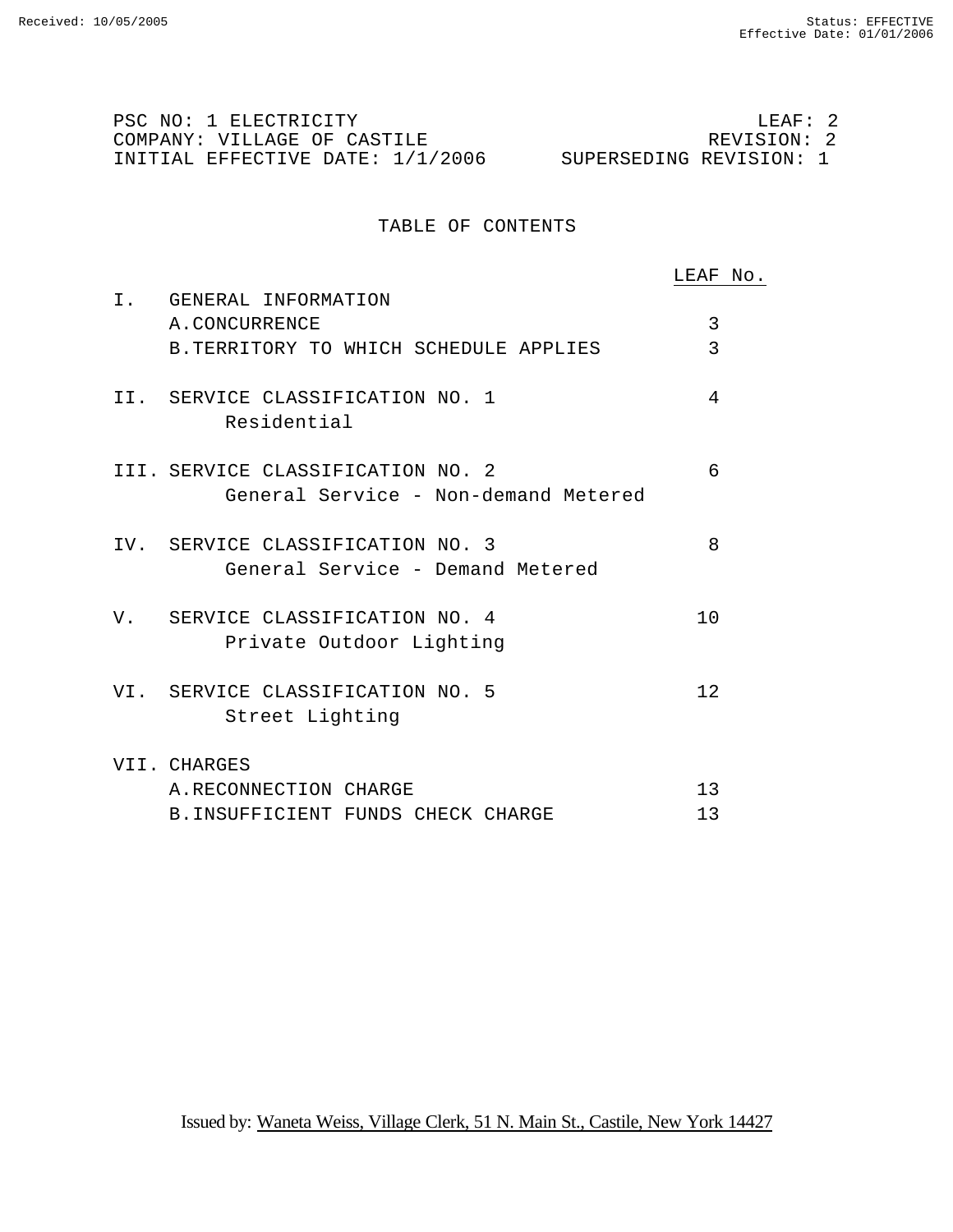PSC NO: 1 ELECTRICITY LEAF: 3 COMPANY: VILLAGE OF CASTILE INITIAL EFFECTIVE DATE: 1/1/2006 SUPERSEDING REVISION: 1

#### GENERAL INFORMATION

#### A. CONCURRENCE

The Village of Castile concurs in and agrees to abide by the rules and regulations as set forth in the generic tariff filed by the New York Municipal Power Agency (NYMPA) in Case No.97-E-1575.

## B. TERRITORY TO WHICH SCHEDULE APPLIES

These rules, rates and regulations are applicable to the Village of Castile and the portion of the Town(s) of Castile, Gainesville, and Genesee Falls served under franchises granted to the Village of Castile.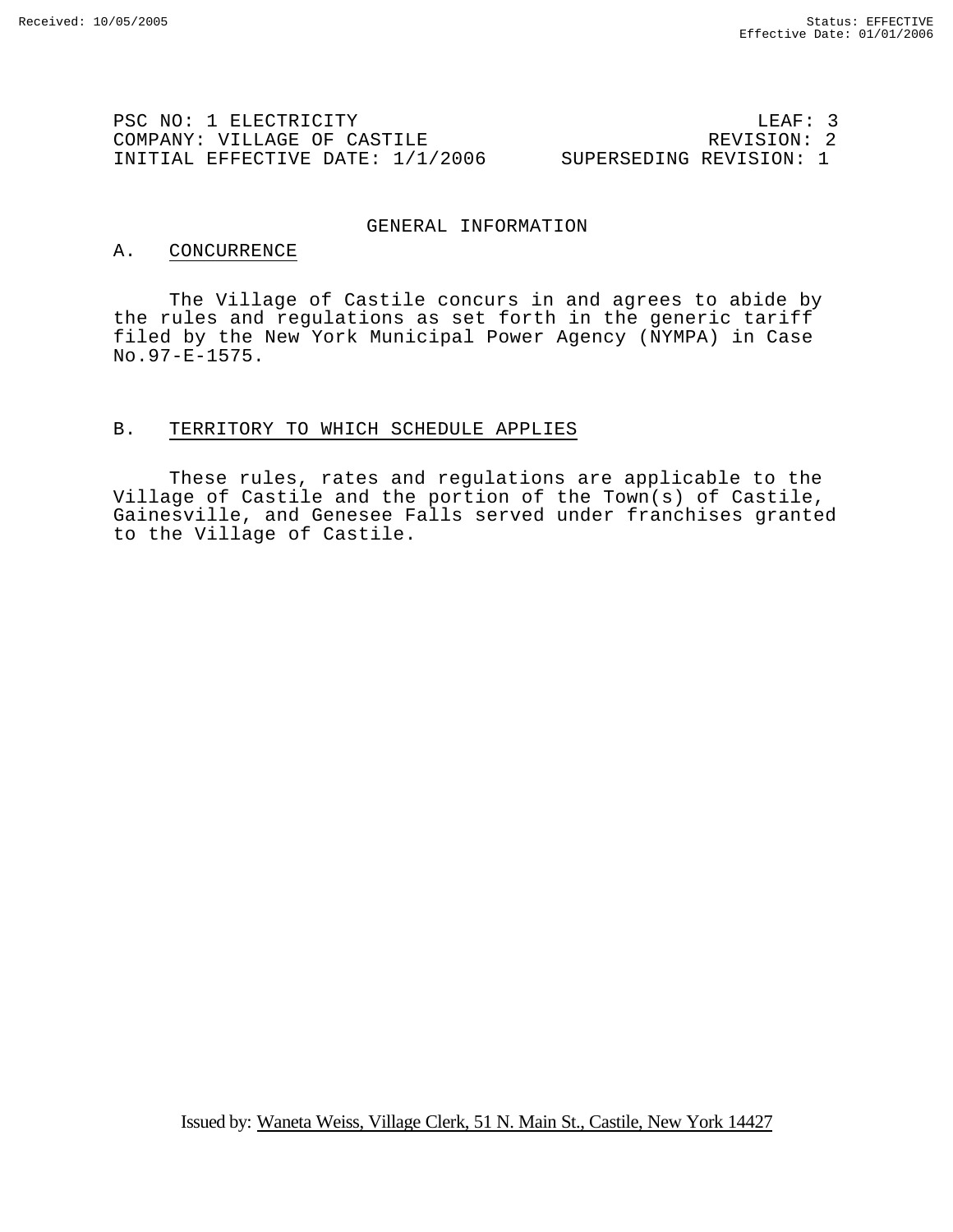PSC NO: 1 ELECTRICITY **LEAF: 4** COMPANY: VILLAGE OF CASTILE **All and STATE COMPANY: 5** INITIAL EFFECTIVE DATE: 2/11/2015 SUPERSEDING REVISION: 4 Filed in compliance with Commission Order issued 2/5/15 in C. 14-E-0358.

# SERVICE CLASSIFICATION NO. 1 Residential

## APPLICABLE TO USE OF SERVICE FOR:

Single-phase residential purpose usage in an individual residence; in an individual flat or individual apartment in a multiple-family dwelling; for residential purposes in a rooming house where not more than four (4) rooms are available for rent; and for single phase farm service when supplied through the farm residence meter; use exclusively in connection with religious purposes by corporations or associations organized and conducted in good faith for religious purposes, and including the operation by such corporation or association of a school, not withstanding that secular subjects are taught at such school; for single-phase service exclusively in connection with a community residence as defined in subdivision 28, 28A or 28B of section 1.03 of the Mental Hygiene Law, provided that such residence is operated by a not-for-profit corporation and if supervisory staff is on site on a twenty-four hour per day basis that the residence provides living accommodations for fourteen or fewer residents; and use for any post or hall owned or leased by a not-for-profit organization that is a veterans organization.

## CHARACTER OF SERVICE:

Alternating Current, 60 hertz, 120/240 volts, single phase. (voltage and frequency being approximate only)

## MONTHLY RATE:

|                        | Rate     |
|------------------------|----------|
| Customer charge        | \$2.75   |
| Energy charge, per kWh | \$0.0405 |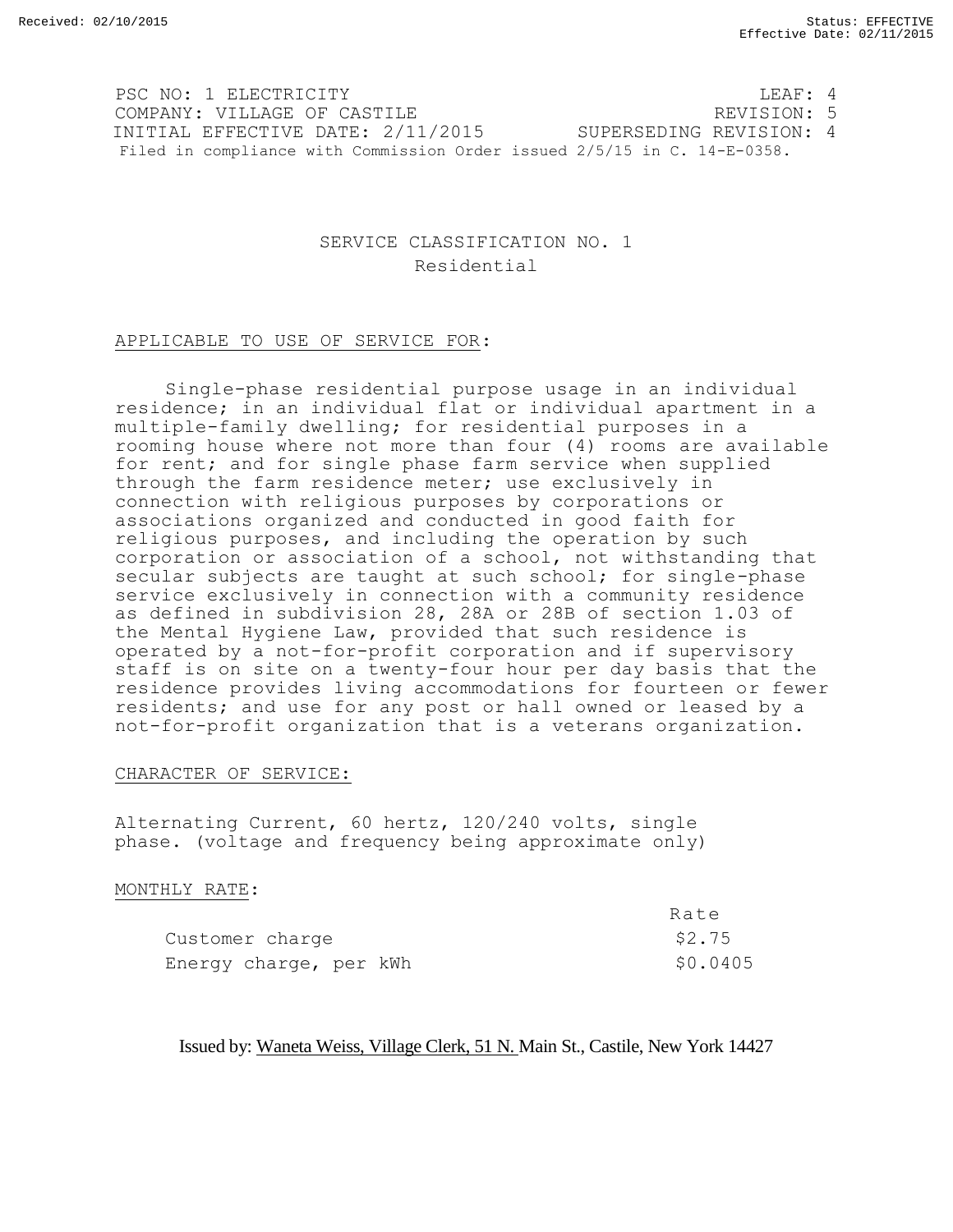PSC NO: 1 ELECTRICITY LEAF: 5 COMPANY: VILLAGE OF CASTILE **All and STATE REVISION: 4** INITIAL EFFECTIVE DATE: 12/1/2014 SUPERSEDING REVISION: 3

# SERVICE CLASSIFICATION NO. 1 (CONT'D) Residential

## PURCHASED POWER ADJUSTMENT:

The charges set forth in this service classification shall be subject to a purchased power adjustment as explained in Rule IX of the NYMPA generic tariff.

## BASE PURCHASED POWER COST PER KILOWATT-HOUR:

The base purchased power cost per kilowatt-hour pursuant to Rule IX.B of the NYMPA generic tariff is \$.013763.

## FACTOR OF ADJUSTMENT:

The factor of adjustment pursuant to Rule IX.D of the NYMPA generic tariff is 1.0775.

## TERMS OF PAYMENT:

All bills are due when rendered. Full payment must be received on or before the date shown on the bill to avoid a late payment charge of 1.5% as provided in Rule VIII of the NYMPA generic tariff.

## TERM:

One year and thereafter until terminated.

## MINIMUM CHARGE:

The minimum monthly charge is the customer charge.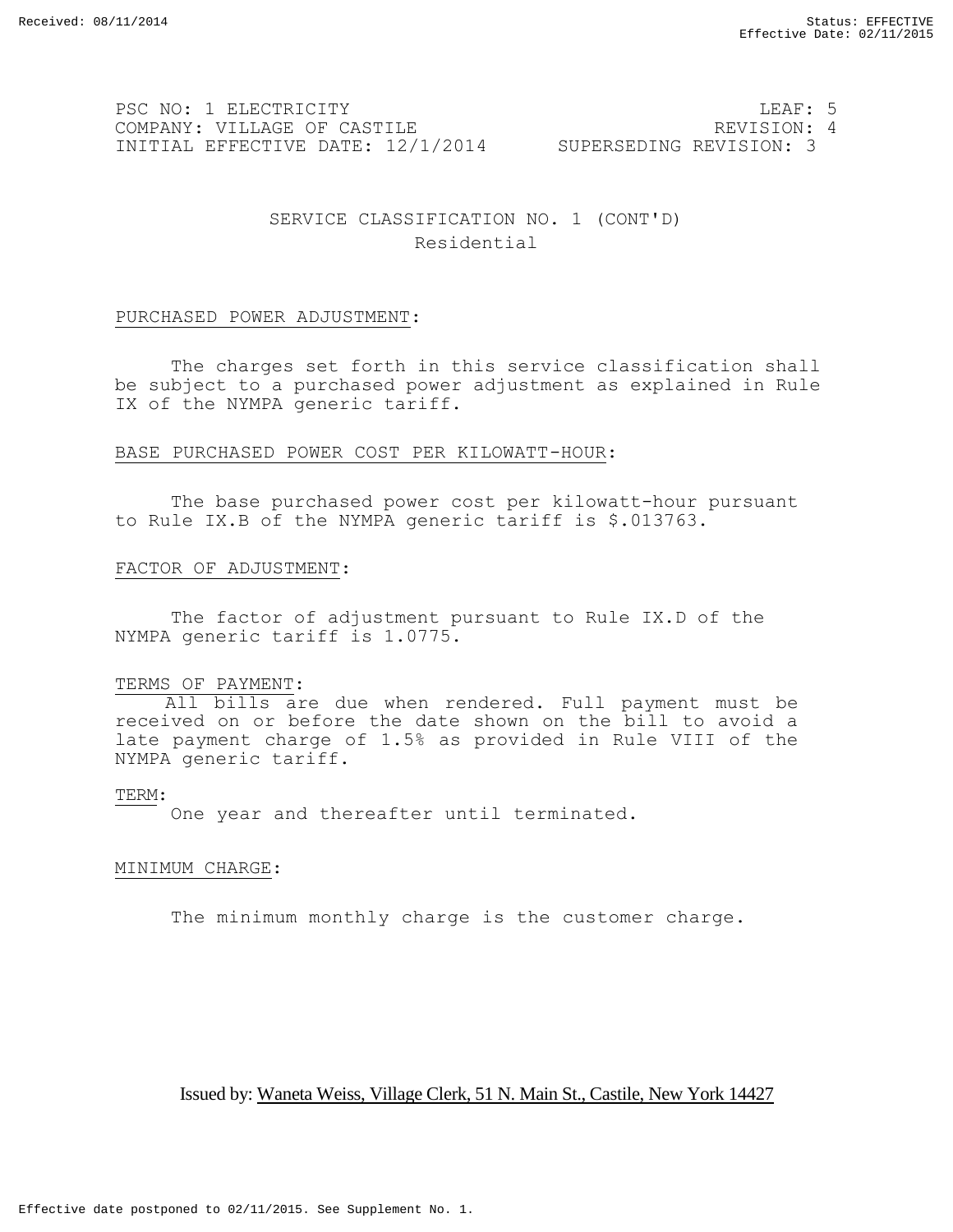PSC NO: 1 ELECTRICITY LEAF: 6 COMPANY: VILLAGE OF CASTILE **EXECUTER SECUTE ASSESSED ASSESSED** REVISION: 5 INITIAL EFFECTIVE DATE: 2/11/2015 SUPERSEDING REVISION: 4 Filed in compliance with Commission Order issued 2/5/15 in C. 14-E-0358.

# SERVICE CLASSIFICATION NO. 2 General Service - Non-demand Metered

## APPLICABLE TO USE OF SERVICE FOR:

Small commercial, business, schools, small industrial, power and light installation and any other service for premises partially used for business or professional and partially used for residential purposes.

## CHARACTER OF SERVICE:

Alternating current, 60 hertz, 120/240 volts, single phase. Voltage and frequency are approximate.

## MONTHLY RATE:

|                        | Rate     |
|------------------------|----------|
| Customer charge        | \$3.15   |
| Energy charge, per kWh | \$0.0515 |

## MINIMUM CHARGE:

The minimum monthly charge is the customer charge.

## PURCHASED POWER ADJUSTMENT:

The charges set forth in this service classification shall be subject to a purchased power adjustment as explained in Rule IX of the NYMPA generic tariff.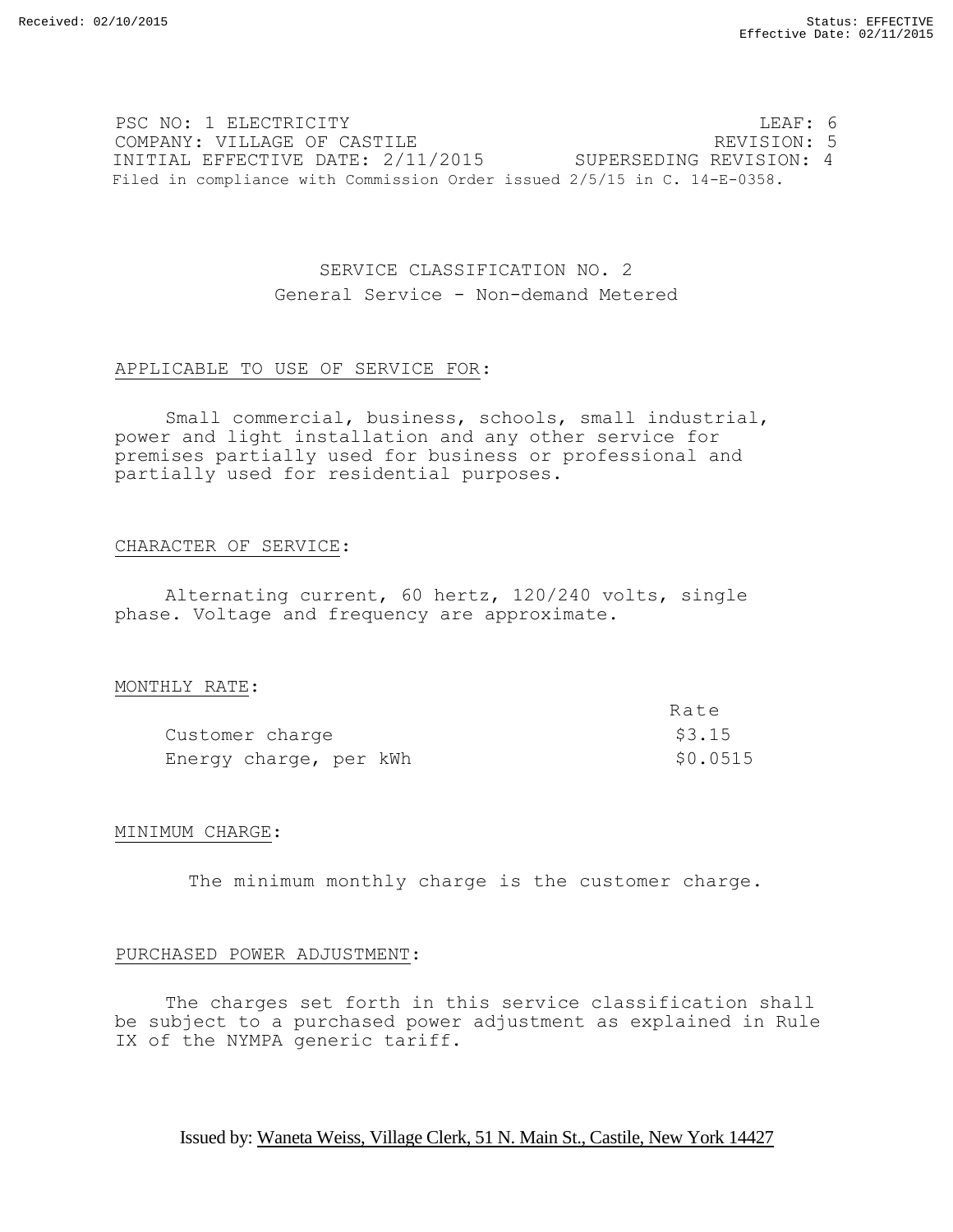PSC NO: 1 ELECTRICITY LEAF: 7 COMPANY: VILLAGE OF CASTILE **All and STEAM COMPANY: 4** INITIAL EFFECTIVE DATE: 12/1/2014 SUPERSEDING REVISION: 3

SERVICE CLASSIFICATION NO. 2 (CONT'D) General Service - Non-demand Metered

#### BASE PURCHASED POWER COST PER KILOWATT-HOUR:

The base purchased power cost per kilowatt-hour pursuant to Rule IX.B of the NYMPA generic tariff is \$.013763.

#### FACTOR OF ADJUSTMENT:

The factor of adjustment pursuant to Rule IX.D of the NYMPA generic tariff is 1.0775.

## TERMS OF PAYMENT:

All bills are due when rendered. Full payment must be received on or before the date shown on the bill to avoid a late payment charge of 1.5% as provided in Rule VIII of the NYMPA generic tariff.

#### TERM:

One year and thereafter until terminated.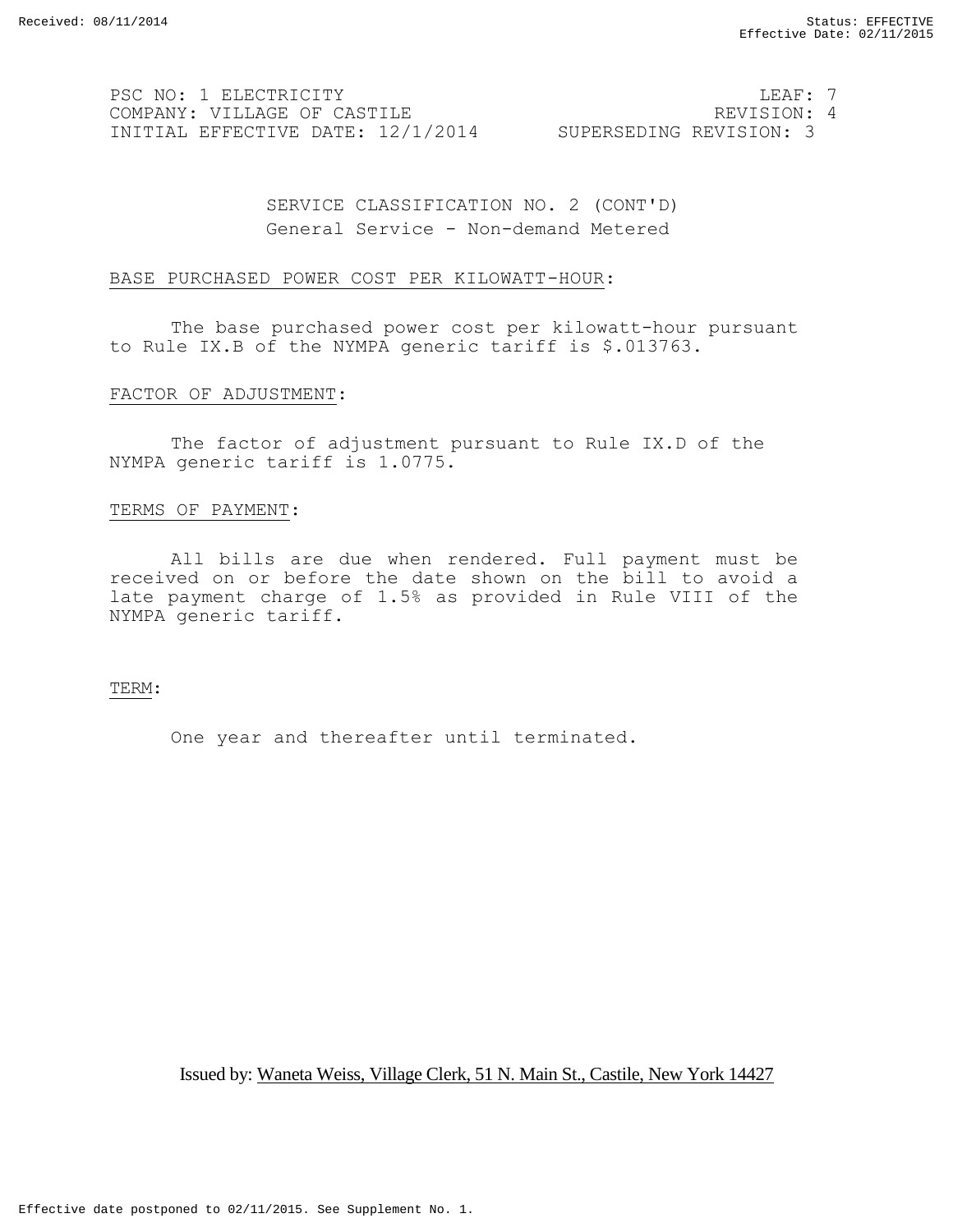PSC NO: 1 ELECTRICITY **LEAF: 8** COMPANY: VILLAGE OF CASTILE REVISION: 5 INITIAL EFFECTIVE DATE: 2/11/2015 SUPERSEDING REVISION: 4 Filed in compliance with Commission Order issued 2/5/15 in C. 14-E-0358.

> SERVICE CLASSIFICATION NO. 3 General Service - Demand Metered

## APPLICABLE TO USE OF SERVICE FOR:

Power and Heating and Large General Service.

#### CHARACTER OF SERVICE:

Alternating current, 60 hertz, 120/240 volts, single and three phase, voltage and frequency being approximate only.

#### MONTHLY RATE:

|                        |  |  | Rate     |
|------------------------|--|--|----------|
| Demand Charge, per kW  |  |  | \$5.83   |
| Energy Charge, per kWh |  |  | \$0.0178 |

## MINIMUM CHARGE:

The minimum charge shall be the demand charge per kW of billing demand as defined in Determination of Demand.

## DETERMINATION OF DEMAND:

The demand used for billing shall be the maximum 30 minute demand occurring during the month or 75 percent of the highest demand which shall have occurred during the preceding twelve months. The demand shall be measured when:

- (a) the billing demand as estimated for the connected load is expected to exceed 5 kW, or
- (b) the energy used exceeds 3500 kWh in any winter month.
- (c) customers would exit the SC 3 rate and be served on the small commercial rate if usage drops below 3500 kWh and demand drops below 15 kW for all the winter months.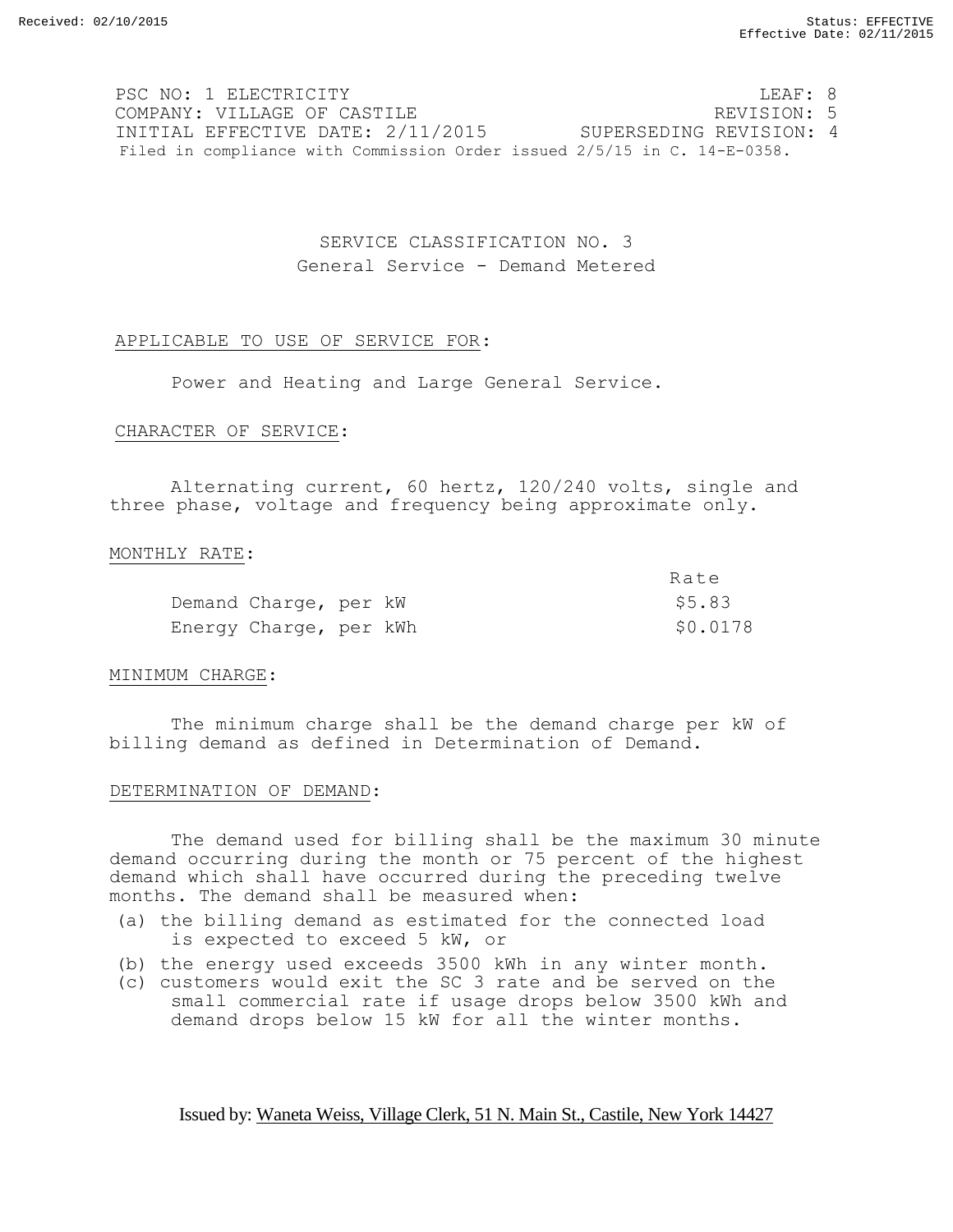PSC NO: 1 ELECTRICITY **LEAF: 9** COMPANY: VILLAGE OF CASTILE REVISION: 4 INITIAL EFFECTIVE DATE: 12/1/2014 SUPERSEDING REVISION: 3

SERVICE CLASSIFICATION NO. 3 (CONT'D) General Service - Demand Metered

#### PURCHASE POWER ADJUSTMENT:

The charges set forth in this service classification shall be subject to a purchase power adjustment as explained in Rule IX of the NYMPA generic tariff.

## BASE PURCHASED POWER COST PER KILOWATT-HOUR:

The base purchased power cost per kilowatt-hour pursuant to Rule IX.B of the NYMPA generic tariff is \$.013763.

## FACTOR OF ADJUSTMENT:

The factor of adjustment pursuant to Rule IX.D of the NYMPA generic tariff is 1.0775.

#### TERMS OF PAYMENT:

All bills are due when rendered. Full payment must be received on or before the date shown on the bill to avoid a late payment charge of 1.5% as provided in Rule VIII of the NYMPA generic tariff.

TERM:

One year and thereafter until terminated.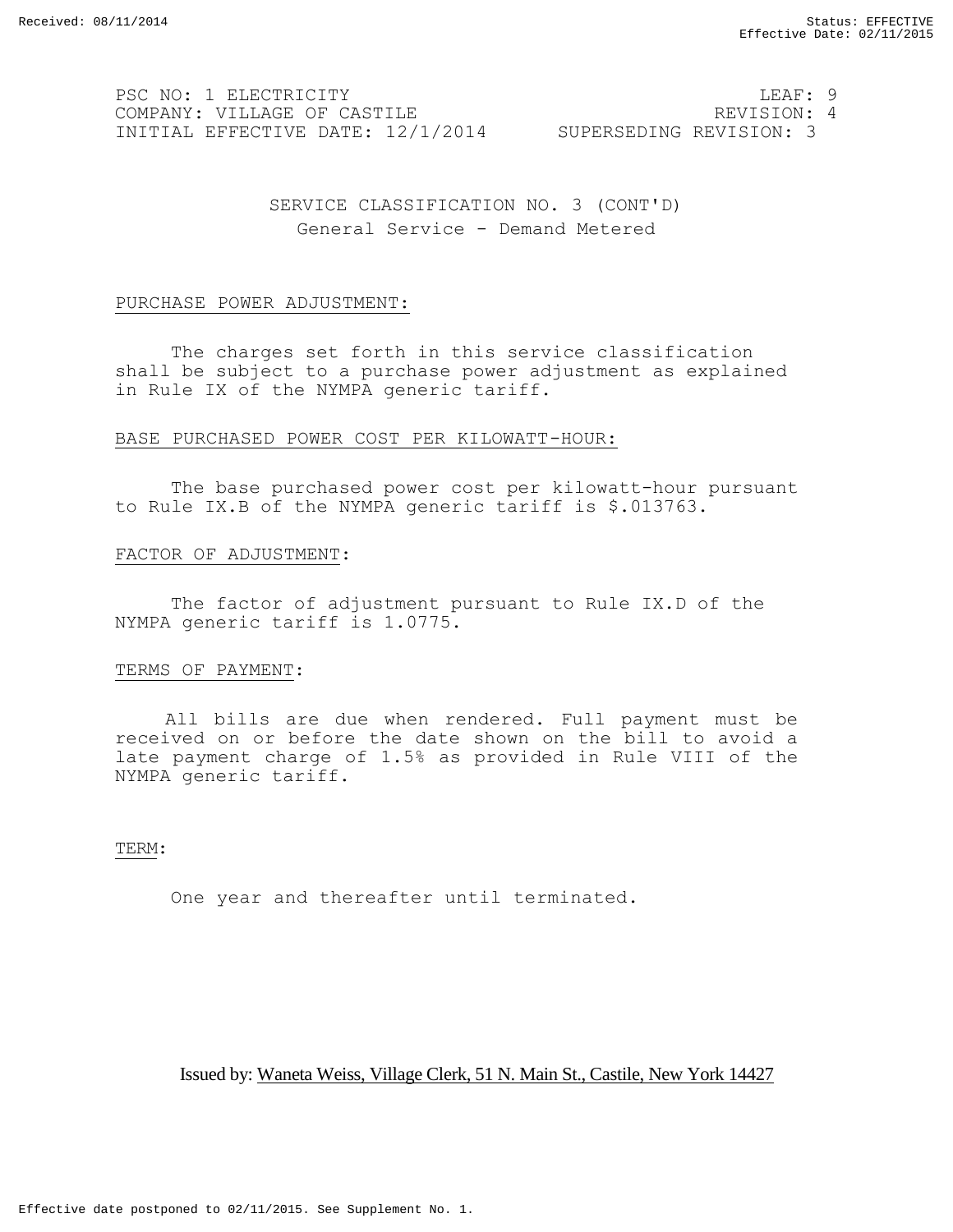PSC NO: 1 ELECTRICITY **LEAF: 10** COMPANY: VILLAGE OF CASTILE REVISION: 5 INITIAL EFFECTIVE DATE: 2/11/2015 SUPERSEDING REVISION: 4 Filed in compliance with Commission Order issued 2/5/15 in C. 14-E-0358.

# SERVICE CLASSIFICATION NO. 4 Private Outdoor Lighting

## APPLICABLE TO USE OF SERVICE FOR:

Private outdoor lighting from multiple circuits. The utility may meter one service and impute this measured service to the other services of the same size and character. In that event, monthly charges are assessed by multiplying the usage of one metered fixture by the total number of fixtures.

## CHARACTER OF SERVICE:

Metered service at 60 hertz alternating current, approximately 120/240 volts.

## MONTHLY RATE:

|                        | Rate     |
|------------------------|----------|
| Per 175 watt lamp      | \$4.34   |
| Energy charge, per kWh | \$0.0201 |

## TERMS OF PAYMENT:

All bills are due when rendered. Full payment must be received on or before the date shown on the bill to avoid a late payment charge of 1.5% as provided in Rule VIII of the NYMPA generic tariff.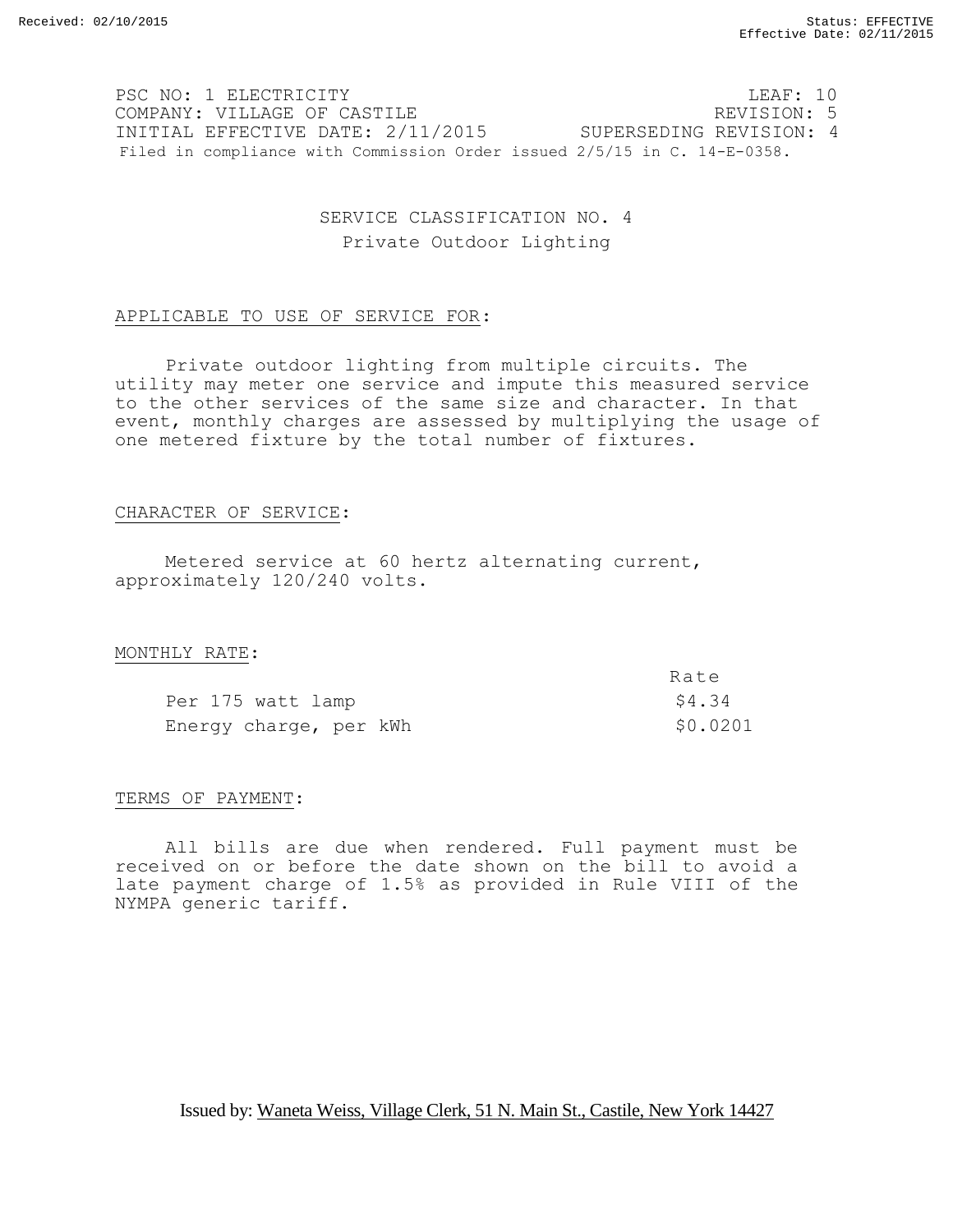PSC NO: 1 ELECTRICITY **LEAF: 11** COMPANY: VILLAGE OF CASTILE **All and STATE COMPANY: 3** INITIAL EFFECTIVE DATE: 12/1/2014 SUPERSEDING REVISION: 2

SERVICE CLASSIFICATION NO. 4 (CONT'D) Private Outdoor Lighting

#### TERM:

One year, commencing at the date of installation, and thereafter from year to year until canceled by the customer upon 30 days written notice.

## SPECIAL PROVISIONS:

- A. The Village will furnish, install, own, operate and maintain a photoelectrically controlled luminaire complete with suitable pipe bracket.
- B. The lighting unit will be installed only on private property or leased by the customer. The customer will furnish the necessary pole or other support, except as hereinafter provided, and the necessary wiring to connect the unit on the line side of the customer's meter. The Village reserves the right to require a mounting height which will provide proper light distribution from the unit. Where a Village-owned pole is appropriately located on premises owned or leased by the customer, the Village may waive the requirement that the support be furnished by the customer, and it may install the unit on the Village-owned pole.

## PURCHASE POWER ADJUSTMENT:

The charges set forth in this service classification shall be subject to a purchased power adjustment as explained in Rule IX of the NYMPA generic tariff.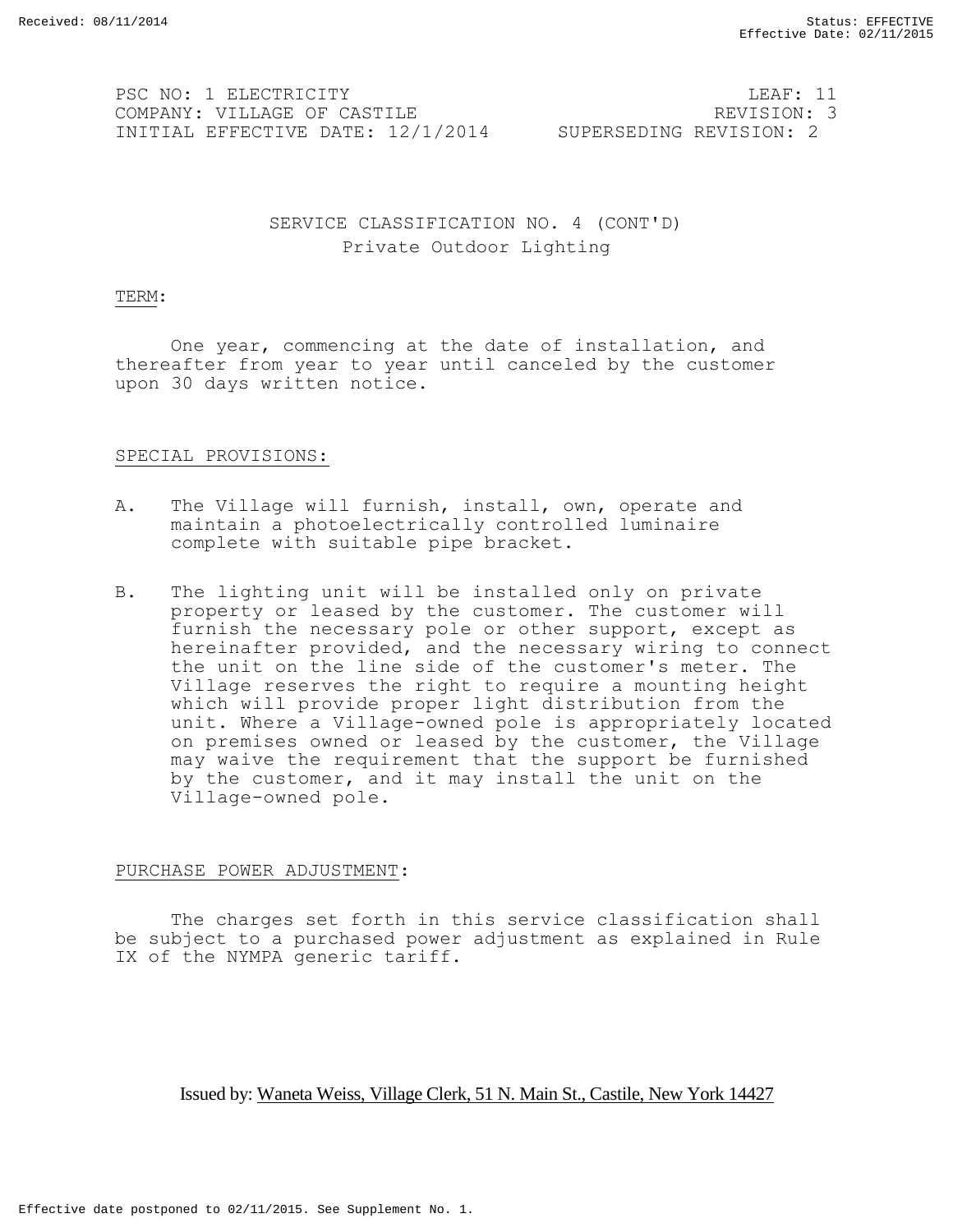PSC NO: 1 ELECTRICITY LEAF: 11.1 COMPANY: VILLAGE OF CASTILE **REVISION: 2** INITIAL EFFECTIVE DATE: 12/1/2014 SUPERSEDING REVISION: 1

SERVICE CLASSIFICATION NO. 4 (CONT'D) Private Outdoor Lighting

## BASE PURCHASED POWER COST PER KILOWATT-HOUR:

The base purchased power cost per kilowatt-hour pursuant to Rule IX.B of the NYMPA generic tariff is \$.013763.

#### FACTOR OF ADJUSTMENT:

The factor of adjustment pursuant to Rule IX.D of the NYMPA generic tariff is 1.0775.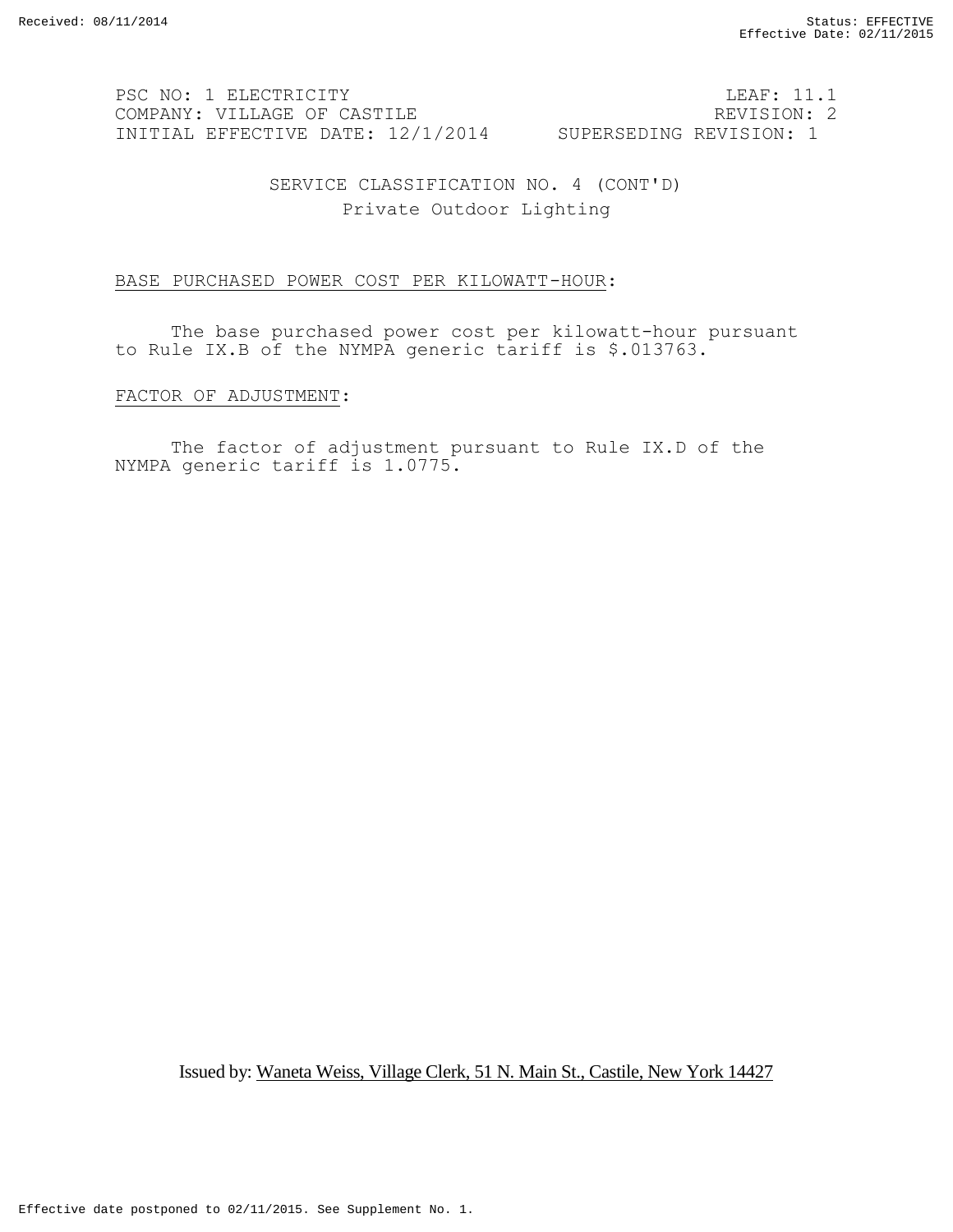PSC NO: 1 ELECTRICITY LEAF: 12 COMPANY: VILLAGE OF CASTILE REVISION: 5 INITIAL EFFECTIVE DATE: 2/11/2015 SUPERSEDING REVISION: 4 Filed in compliance with Commission Order issued 2/5/15 in C. 14-E-0358.

# SERVICE CLASSIFICATION NO. 5 Street Lighting

# APPLICABLE TO USE OF SERVICE FOR:

Municipal Street Lighting. The utility may meter one service and impute this measured service to the other services of the same size and character. In that event, monthly charges are assessed by multiplying the usage of one metered fixture by the total number of fixtures.

# CHARACTER OF SERVICE:

Metered service at 240 & 480 volts, approximately 60 Hertz, alternating current.

| MONTHLY RATE:                  | Rate     |
|--------------------------------|----------|
| Facilities Charge, per fixture | \$5.51   |
| Energy Charge, per kWh         | \$0.0201 |

# TERMS OF PAYMENT:

All bills are due when rendered. Full payment must be received on or before the date shown on the bill to avoid a late payment charge of 1.5% as provided in Rule VIII of the NYMPA generic tariff.

# DETERMINATION OF BILLING QUANTITIES:

- A. Application of energy meters to at least one selected luminaire of each type.
- B. Calculation of energy use by application of test meter results to the total number of installed units of each type.
- C. The billing energy shall be the total number of kWh so period calculated for all luminaires in service during the billing period.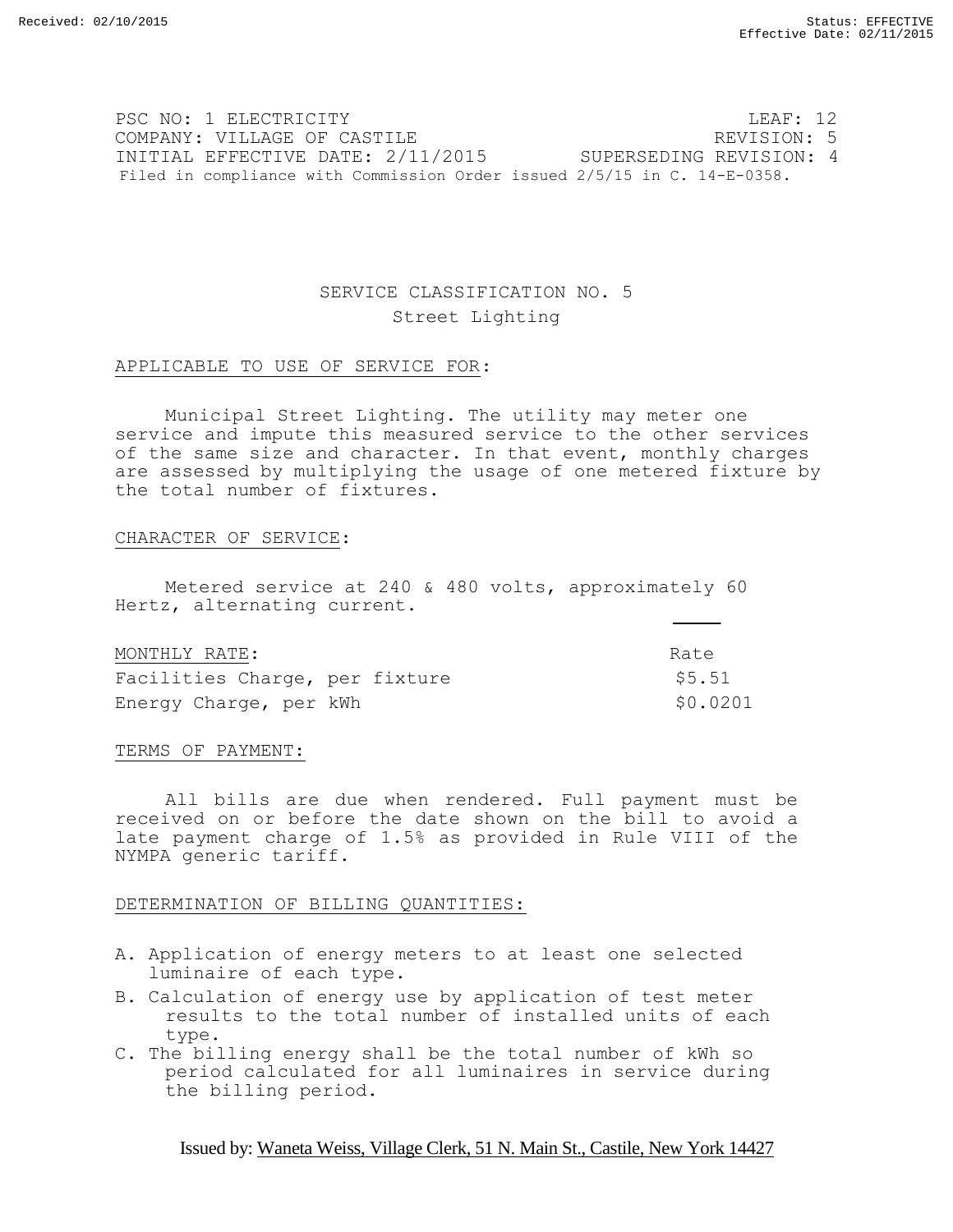PSC NO: 1 ELECTRICITY LEAF: 12.1 COMPANY: VILLAGE OF CASTILE REVISION: 2 INITIAL EFFECTIVE DATE: 12/1/2014 SUPERSEDING REVISION: 1

SERVICE CLASSIFICATION NO. 5(CONT'D) Street Lighting

## PURCHASED POWER ADJUSTMENT:

The charges set forth in this service classification shall be subject to a purchased power adjustment as explained in Rule IX of the NYMPA generic tariff.

## BASE PURCHASED POWER COST PER KILOWATT-HOUR:

The base purchased power cost per kilowatt-hour pursuant to Rule IX.B of the NYMPA generic tariff is \$.013763.

#### FACTOR OF ADJUSTMENT:

The factor of adjustment pursuant to Rule IX.D of the NYMPA generic tariff is 1.0775.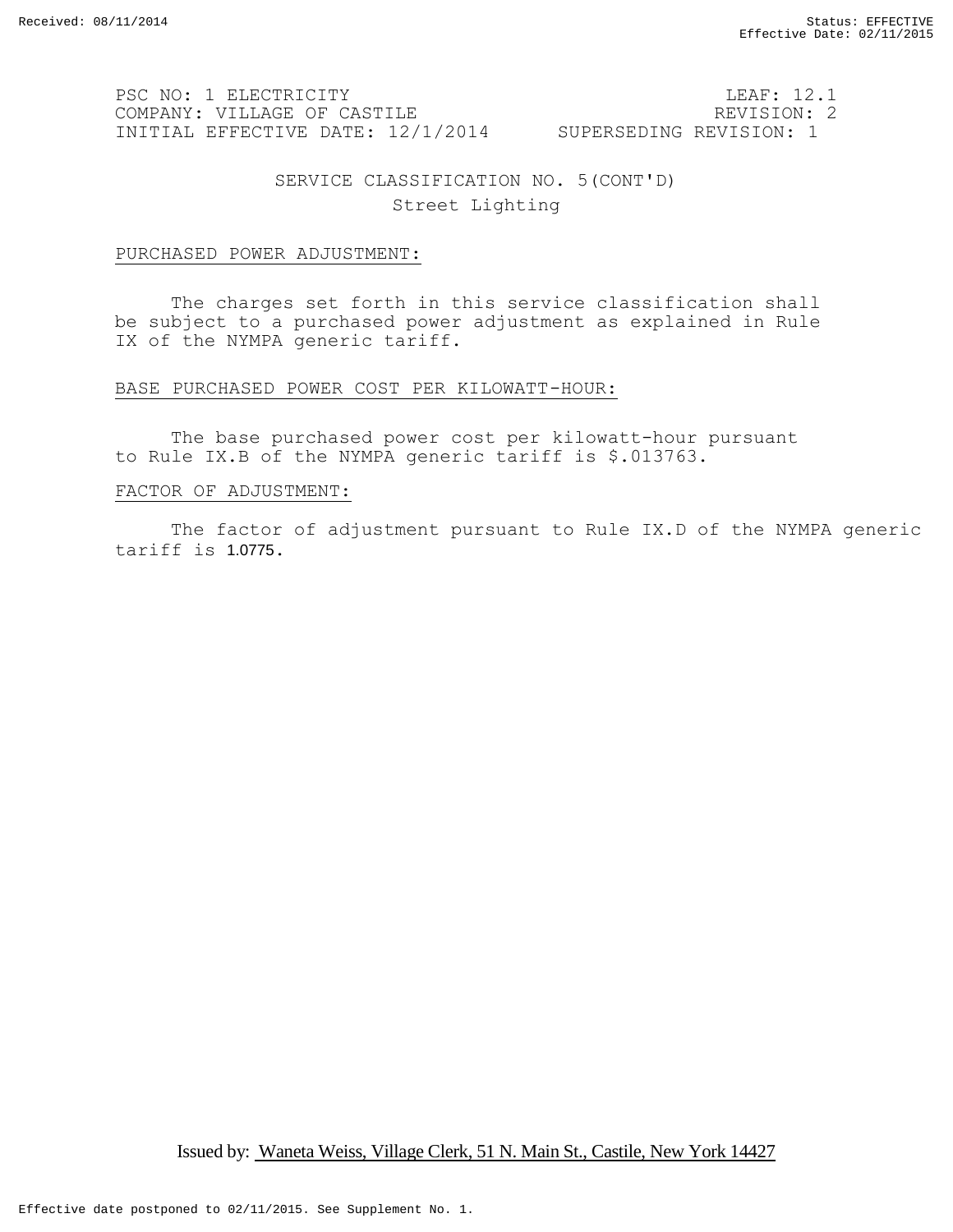PSC NO: 1 ELECTRICITY LEAF: 13 COMPANY: VILLAGE OF CASTILE REVISION: 2 INITIAL EFFECTIVE DATE: 1/1/2006 SUPERSEDING REVISION: 1 Issued in compliance with Commission Order effective 12/19/2005 in Case 05-E-1247.

## CHARGES

## A. RECONNECTION CHARGE:

When service has been discontinued, either by the Municipality as provided in Rule XIII of the NYMPA generic tariff or at the request of the customer and the same consumer applies for reconnection of service at the same premise within four (4) months, there shall be a reconnection charge payable before service will be reestablished, in the amounts as follows:

- \$35.00 during the regular working hours of the Electric Department, Monday through Friday;
- \$70.00 after the regular working hours of the Electric Department, Monday through Friday,and all day Saturday, Sunday and Holidays.

## B. INSUFFICIENT FUNDS CHECK CHARGE:

Any checks received in payment for electric service which are returned to the municipality for insufficient funds or are otherwise dishonored by the bank, shall bear a nonrecurring charge of \$20.00 for each check that has to be processed by the municipality. If two checks have been returned by the bank, the customer who issued the dishonored checks may be required by the municipality to render future payments by cash, money order, certified or cashiers check.

Post-dated checks shall be returned to the customer as invalid for the transaction. Only United States currency shall be accepted for payment of accounts due the municipality.

Only United States currency shall be accepted for payment of accounts due to the Municipality.